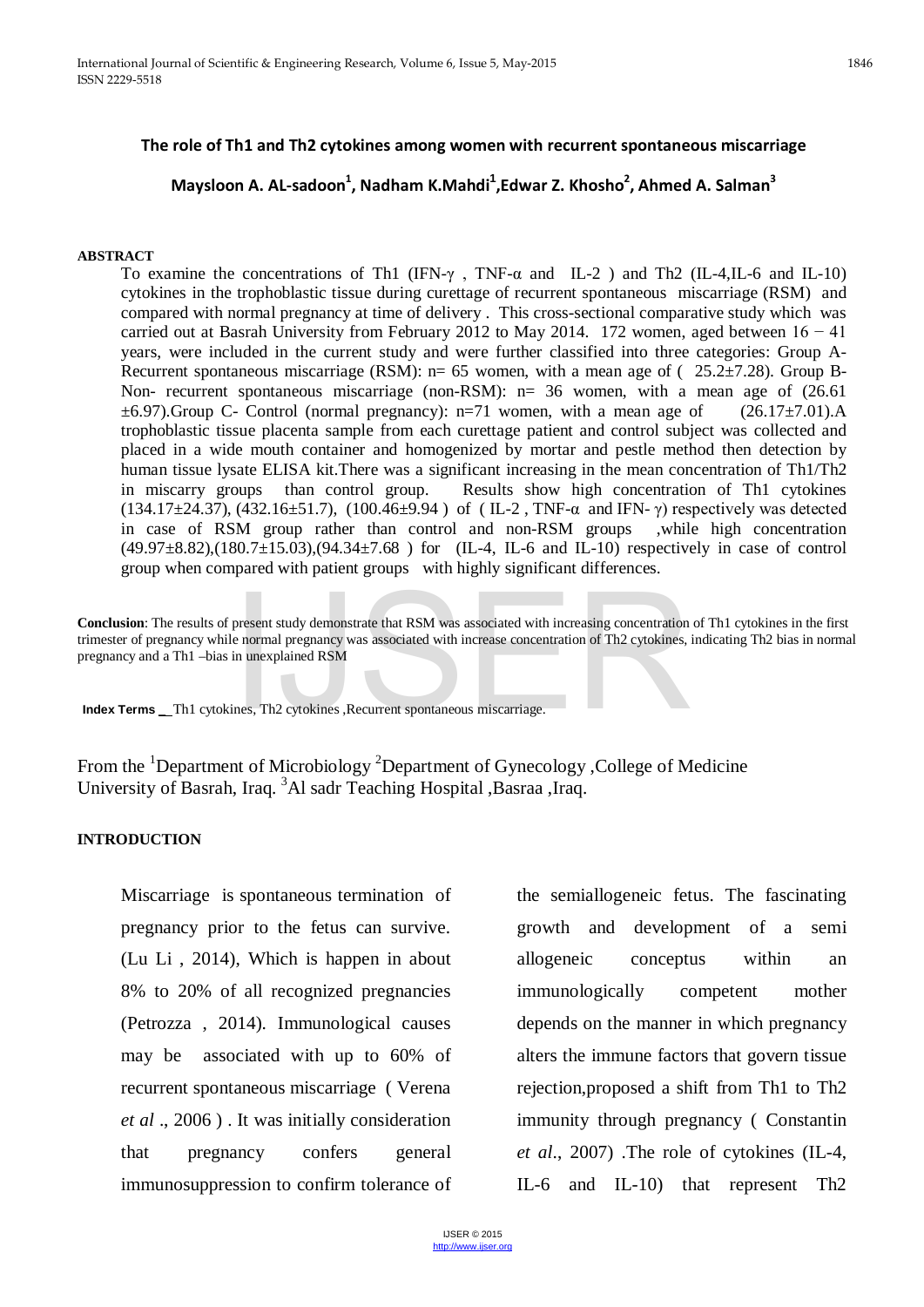(helper2) and Th1 (IL-2, and TNF-α and IFN-γ) in trophoplastic tissue polarized immune response contributes to the survival of the fetus . Th2 cells stimulate B lymphocytes, increase antibody formation , and suppress the cytotoxic T-lymphocyte reaction, decreasing the strength of cellmediated immunity. A shift to Th2 immunity is responsible for altered responses to auto antigens in pregnancy and could explain the severity of infections, in

### **METHODS**

 A total of 172 women, aged between16 - 41 years, who admitted to the Maternity and Children Hospital in Basrah because of incomplete first trimester miscarriage, in addition to women with normal pregnancy at time of delivery during the period from February 2012 to May 2014were included in the present study then they were divided into 3 groups and Children Hospital in<br>
se of incomplete first<br>
carriage, in addition to<br>
ormal pregnancy at time of<br>
the period from February<br>
2014were included in the<br>
then they were divided into<br>
then they were divided into<br>
then the

 Group –A included (65) women with recurrent spontaneous miscarriage (RSM) during the first trimester , with a mean age of  $(25.2\pm7.28)$  years.

Group –B included(36) women with incomplete first trimester miscarriage and had at least three previous normal pregnancy ( non- recurrent spontaneous miscarriage) with a mean age of  $(26.61 \pm 6.97)$  years.

which cell-mediated immunity is essential.(Ostensen *et al* ., 2002; Jamieson *et al.,* 2006; Pazos *et al*., 2012)

Astrong association between maternal Th1/Th2 ratio either in the normal pregnant or recurrent spontaneous miscarriage,  $Th<sub>2</sub>$ type immunity impetuses successful pregnancy, whereas Th1 type immune reactivity is associated with pregnancy loss.

> Group C- Control (normal pregnancy): n=71 women with a mean age of  $(26.17 \pm 7.01)$  years.

A trophoblastic tissue placenta sample from each curettage patient and control subject was collected and placed in a wide mouth container then homogenized by mortar and pestle method for ELISA test. Human Interleukin ELISA kit is an *in vitro* enzyme-linked Immunosorbent assay for the quantitative measurement of human interleukin for tissue lysate.To examine the concentrations of Th1 (IFN- $\gamma$ , TNF- $\alpha$  and IL-2) and Th2 (IL-4,IL-6 and IL-10) cytokines in the trophoblastic tissue during curettage of recurrent spontaneous miscarriage (RSM).Statistical Package for Social Science (SPSS) was used to analyze the data. ANOVA and t-test were used to assess the significance of differences between groups. .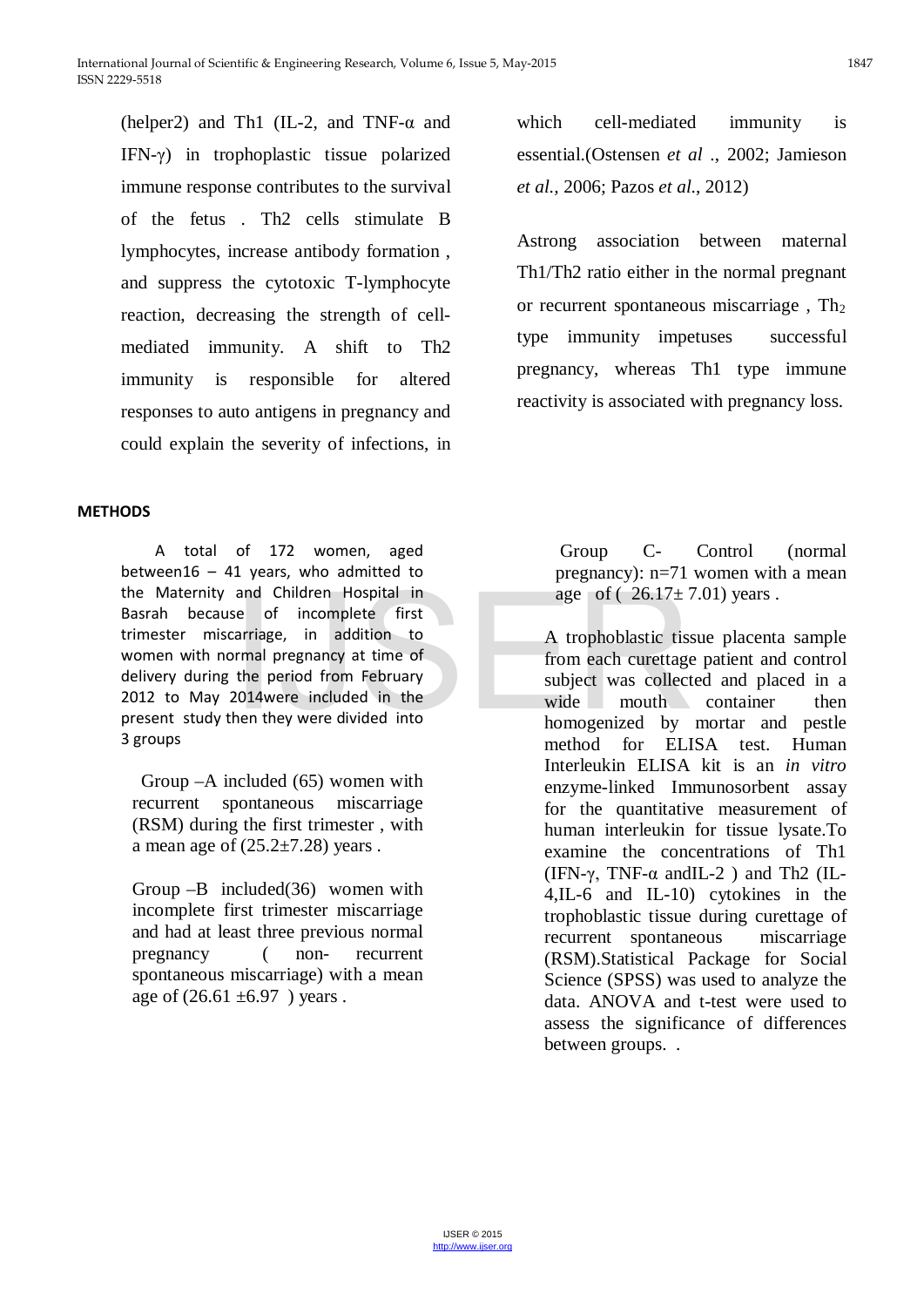### **RESULTS:**

Regarding the obstetrical history of the studied groups Table (1)shows the gravidity, parity and the residency. The mean number of pregnancies for RSM (3.846±1.946) with significant difference with non- RSM –groups (2.83 ± 1.61) (p<0.05) and highly significant (p<0.001) than those in the control groups  $(2.21 \pm 0.99)$ .

On the other hand the mean of parity was high in non RSM- groups (4.02± 0.97) and control (2.8  $1 \pm 1.09$ ) rather than in the RSM- groups  $(1.4 \pm 1.04)$ with high significant difference (P<0.001) between them . The residency of Three groups in current study shows higher percent in rural area rather than urban region .

| Table1: Gravidity, Parity and the Residency of the Studied Groups                          |                           |                            |                                |  |  |
|--------------------------------------------------------------------------------------------|---------------------------|----------------------------|--------------------------------|--|--|
| <b>Characteristics</b>                                                                     | RSM-group                 | Non-RSM group              | Normal pregnant(control) group |  |  |
| Gravidity<br>Mean $±$ SD                                                                   | 3.85±1.946                | $2.83 \pm 1.61$            | $2.21 \pm 0.99$                |  |  |
| Range                                                                                      | $2-9$                     | $3-7$                      | $1-5$                          |  |  |
| Parity<br>Mean $±$ SD<br>Range                                                             | $1.4 \pm 1.04$<br>$0 - 3$ | $4.02 \pm 0.97$<br>$3 - 6$ | $2.81 \pm 1.09$<br>$1-5$       |  |  |
| Residence<br>Rural<br>Urban                                                                | 39 (60%)<br>26 (40%)      | 22(61%)<br>14 (38.88%)     | 29 (40.85%)<br>42 (59.2%)      |  |  |
|                                                                                            |                           |                            |                                |  |  |
| ows the level of cytokines IL-10, IL-6 and<br>percent of IL-4 was found in the control gro |                           |                            |                                |  |  |

Table 2: Shows the level of cytokines IL-10, IL-6 and IL-4 of these was detected from placental tissues by ELISA test among the three groups (A, B, and C), the highest percent of IL-10 was found in control group(C)( 94.34±7.68), while the lowest percent was found in the group(B) with no recurrent spontaneous miscarriage **(**40.64±9.81) as shown in Fig. 1. IL-6 highest percent was found in the control group(C)(180.69±15.03 ),the lowest percent was found in recurrent miscarriage group(A) (99.01±9.43) as illustrated by Fig. 2, and the highest

percent of IL-4 was found in the control group(C) (49.97 ±8.82 ) , while the lowest percent was found in the recurrent miscarriage group(A) (42.82±7.57) (Fig .3) .

| Table 2: Concentration of IL-10, IL-6 and IL-4 from tissues in the studied groups. |                      |             |                |                                                  |                     |           |           |
|------------------------------------------------------------------------------------|----------------------|-------------|----------------|--------------------------------------------------|---------------------|-----------|-----------|
|                                                                                    | <b>Variable</b>      | <b>RSM</b>  | <b>Non-RSM</b> | Control                                          | Sig. between groups |           |           |
|                                                                                    |                      | A           | B              | C                                                | A/B                 | A/C       | B/C       |
| $IL-10$<br>Pg/ml                                                                   | Mean<br>$+SD$        | 42.21±8.55  | 40.64± 9.81    | 94.34±7.68                                       | 0.373               | $0.000**$ | $0.000**$ |
| $IL-6$<br>Pg/ml                                                                    | Mean<br>$+SD$        | 99.01± 9.43 | 110.14±13.91   | 180.7±15.03                                      | $0.000**$           | $0.000**$ | $0.000**$ |
| $IL-4$<br>Pg/ml                                                                    | <b>Mean</b><br>$+SD$ | 44.63±6.41  |                | 42.82±7.57ER©495.97±8.82<br>http://www.ijser.org | 0.264               | $0.000**$ | $0.000**$ |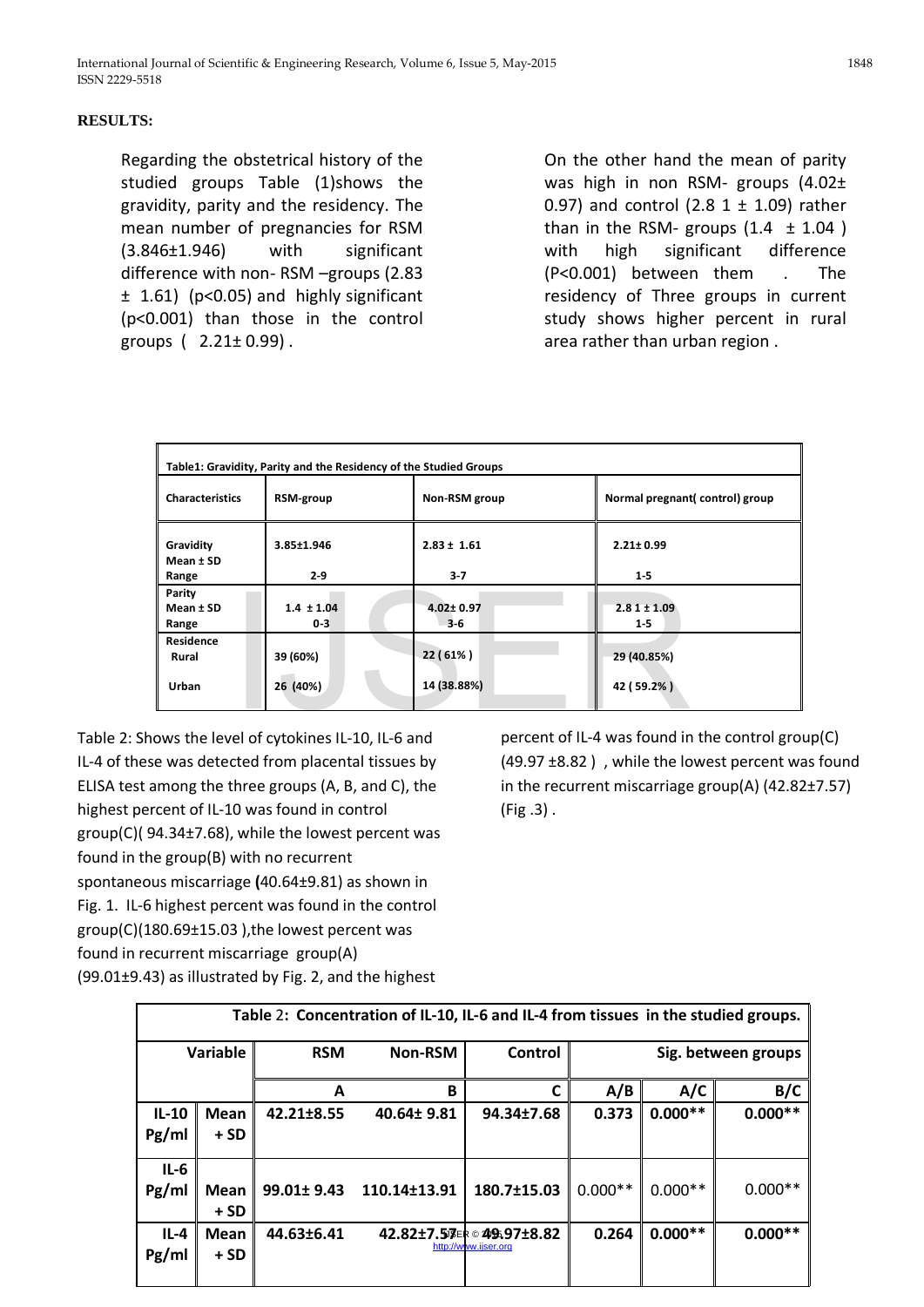







**C).** 



Table ( 2) shows that there was no statistical difference(P>0.05) in the mean percent of IL-10 and IL-16 between groups (A) and (B ) with spontaneous miscarriage . While there was a highly significant difference (p<0.001) in the mean percent of IL-10 and IL-6 between group (A) with spontaneous miscarriage and control group. There was a highly significant difference (p<0.001) in the mean percent of IL-10 and IL-6 between group (B) with spontaneous miscarriage and control group.

Regarding IL-4, Table ( 2) also shows a significant difference (p<0.05) in the mean percent of IL-4

between (B) and (A) group with spontaneous miscarriage. While there was a highly significant difference (p<0.001) in the mean percent of IL-4 between (A) group with spontaneous miscarriage and control group. Also, there was a highly significant difference (p<0.001) in the mean percent of IL-4 between (B) group with spontaneous miscarriage and control group.

Table (3) shows that the levels of IL-2, IFN-  $\gamma$ -and TNF-α of these cytokines was detected from placental tissues by ELISA . Among the three groups (A, B, and C), the highest percent of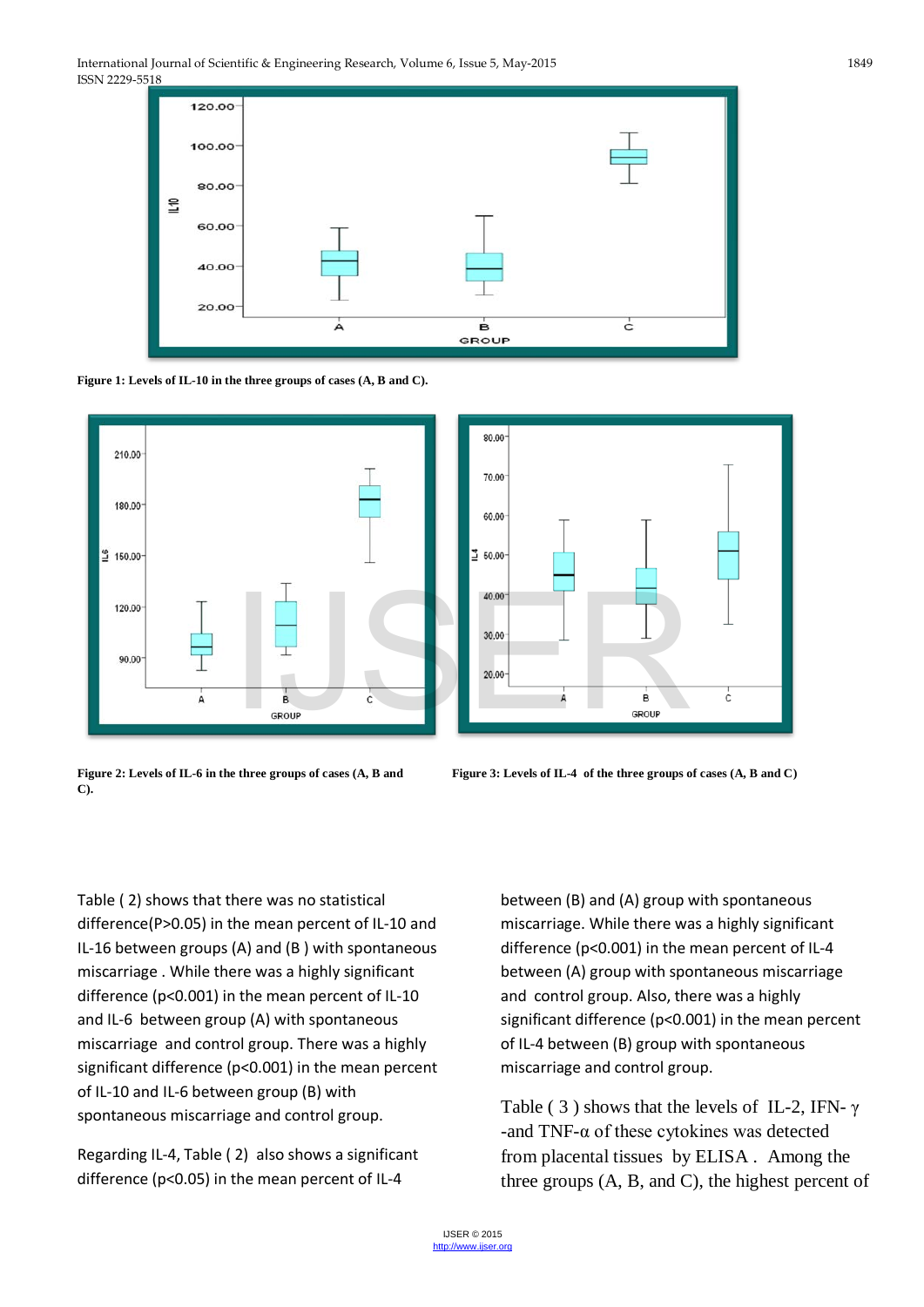IL-2was found in the group(A) with recurrent spontaneous miscarriage (134.17**±**24.37), while the lowest mean percent was found in control group(C) ( 92.54**±**9.4678),Figure(4). IFN- γ highest percent was found in the group(A) with recurrent spontaneous miscarriage **(**100.46±9.94),the lowest percent was found in

control group(C)  $(55.63\pm8.82)$  Figure (5), and the highest percent of TNF-α was found in the recurrent miscarriage group(A) **(**432.16±51.7), while the lowest mean percent was found in the control group(C) **(**94.33±14.2) ,Figure (6).

| Table 3:IL-2 ,IFN- $\gamma$ and TNF- $\alpha$ levels in the three studied groups |                       |                    |                |                  |                     |           |           |
|----------------------------------------------------------------------------------|-----------------------|--------------------|----------------|------------------|---------------------|-----------|-----------|
| <b>Variable</b>                                                                  |                       | <b>RSM</b>         | <b>Non-RSM</b> | Control          | Sig. between groups |           |           |
|                                                                                  |                       | A                  | B              | C                | A/B                 | A/C       | B/C       |
| $L-2$<br>pg/ml                                                                   | <b>Mean</b><br>±SD    | $134.17 \pm 24.37$ | 111.45±19.49   | 92.54±9.47       | 0.523               | $0.000**$ | $0.000**$ |
| IFN- $\gamma$<br>pg/ml                                                           | <b>Mean</b><br>$±$ SD | 100.46±9.94        | 86.75±8.07     | 55.63±8.82       | 0.540               | $0.000**$ | $0.000**$ |
| $TNF-\alpha$<br>pg/ml                                                            | <b>Mean</b><br>$15D$  | $432.16 \pm 51.7$  | 388.01±33.99   | $94.33 \pm 14.2$ | $0.014*$            | $0.000**$ | $0.000**$ |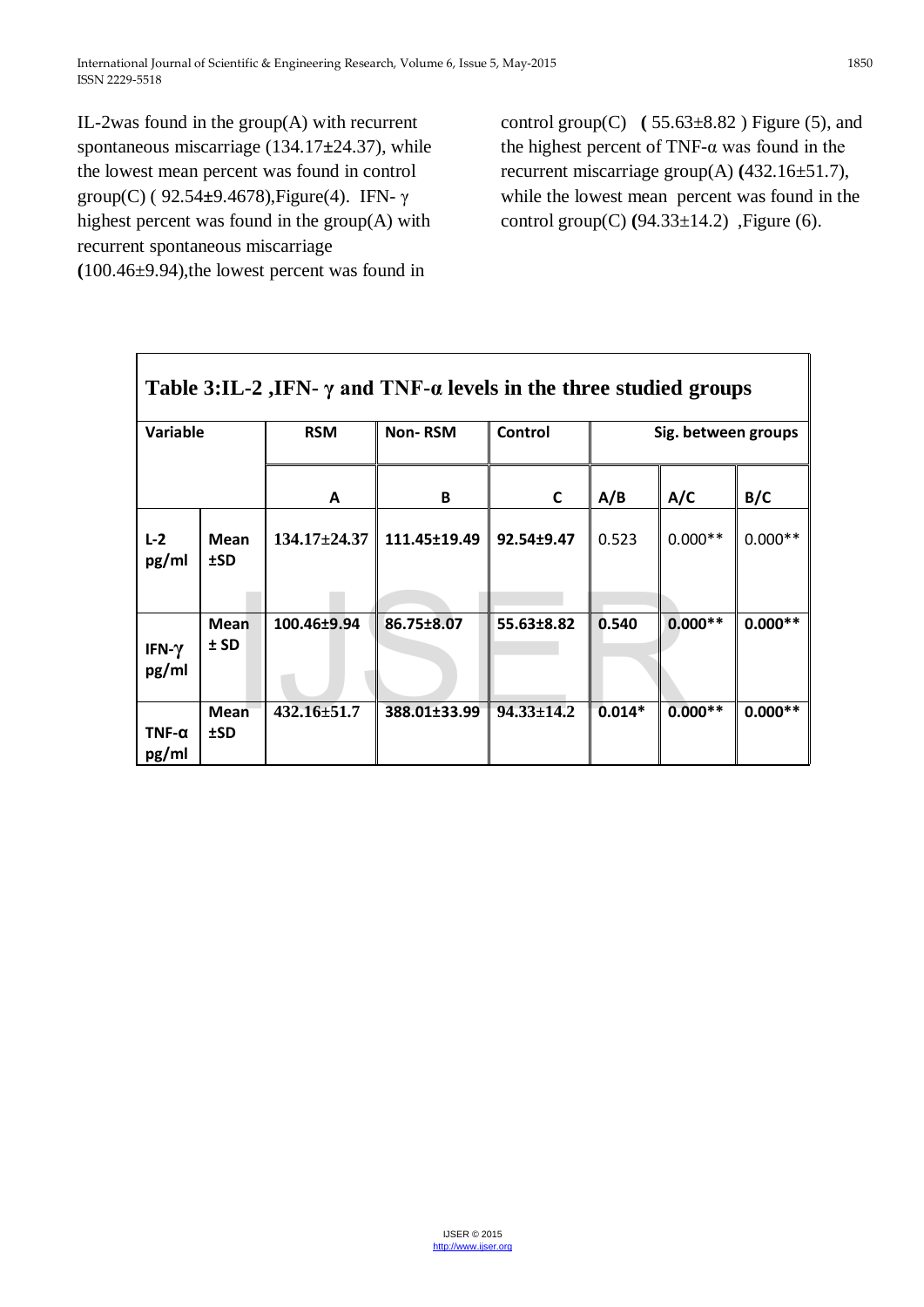

**Figure 5:Levels of IFN**-γ **-in the three groups of cases (A, B and,C). Figure 6:Levels of TNF-α in the three groups of cases (A, B and,C)**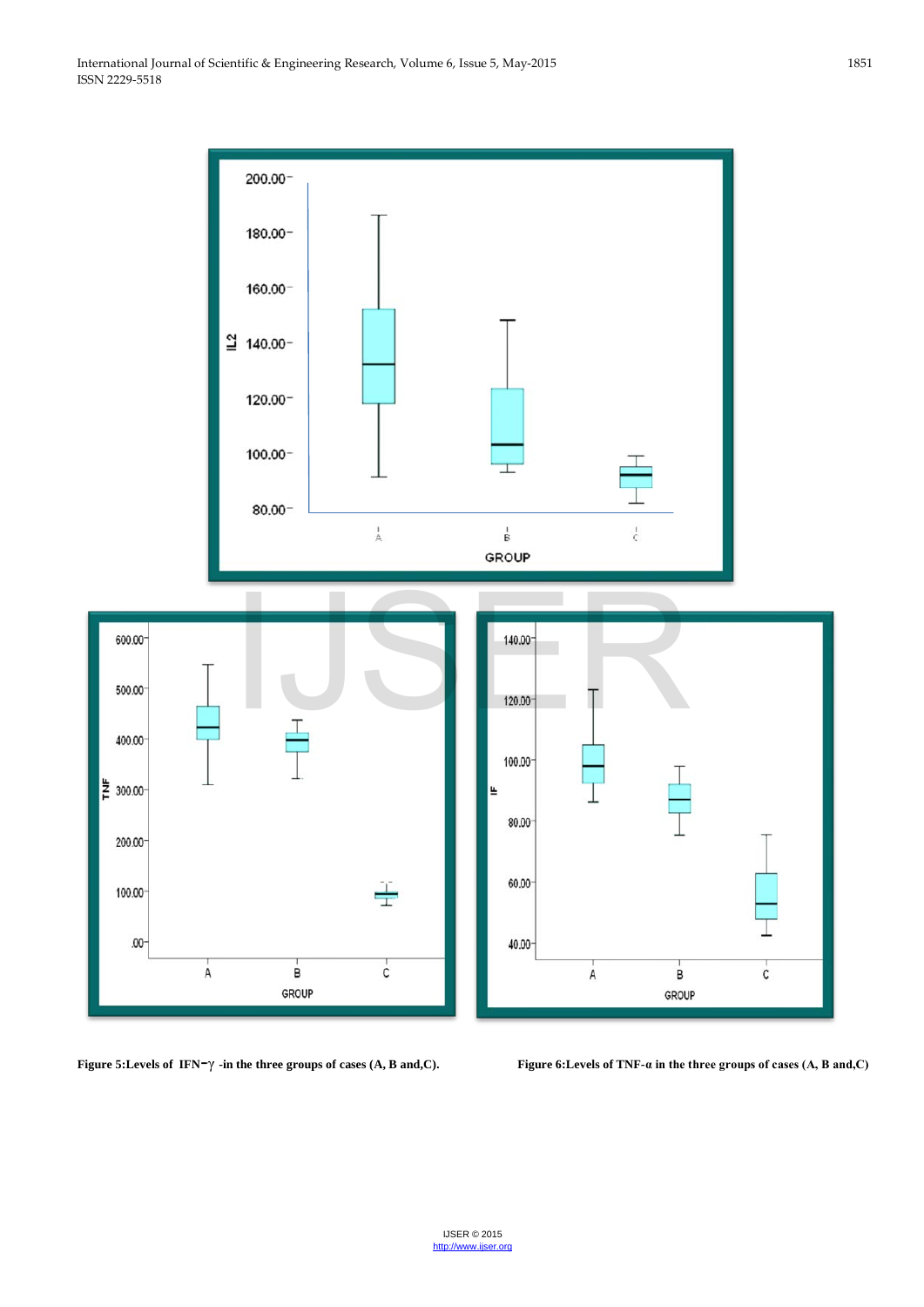The ratios of mean Th1 to Th2 cytokines concentrations in the RSM ( group A) were consistently higher than the ratios in the non-RSM ( group B) and control group (group C) Table (3). In all combinations evaluated, the RSM group showed highly significant differences  $( p<0.001)$  when compared with control group. While

in compared between RSM group with non –RSM that show no significant differences between IFN-γ:IL-4 ,TNFα:IL-4 and TNF-α:IL-10 and significant differences  $(p<0.05)$  in case of IL2:IL4 and IL-2:IL-10 . Figure (7 ,a,b,c)

| Table 3 Ratio of Th1 - to Th2-from feto-placental tissues in three study groups |                                 |                                 |                                          |                         |
|---------------------------------------------------------------------------------|---------------------------------|---------------------------------|------------------------------------------|-------------------------|
| Th1: Th2<br>pg/ml                                                               | $\text{RSM}(A)$ group<br>$N=65$ | $Non-RSM(B)$<br>group<br>$N=36$ | <b>CONTROL</b><br>$(C)$ groups<br>$N=71$ | p- value                |
| $IL-2:II.4$                                                                     | $3.09 \pm 0.83$                 | $2.69 \pm 0.69$                 | $1.91 \pm 0.39$                          | $(A/B^*) (A/C^{**})$    |
| $IL-2:IL6$                                                                      | $1.37 \pm 0.27$                 | $1.03 \pm 0.24$                 | $0.52 \pm 0.083$                         | $(A/B^{**}) (A/C^{**})$ |
| $IL2:IL-10$                                                                     | $3.36 \pm 1.15$                 | $2.92 \pm 0.95$                 | $0.99 \pm 0.13$                          | $(A/B^*)$ $(A/C^{**})$  |
| IFN- $\gamma$ :IL-4                                                             | $2.29 \pm 0.38$                 | $2.09 \pm 0.44$                 | $1.14 \pm 0.27$                          | $(A/B) (A/C^{**})$      |
| IFN- $\gamma$ :IL-6                                                             | $1.02 \pm 0.13$                 | $0.79 \pm 0.12$                 | $0.31 \pm 0.05$                          | $(A/B^{**}) (A/C^{**})$ |
| IFN- $\gamma$ :IL-10                                                            | $2.49 \pm 0.62$                 | $2.26 \pm 0.58$                 | $0.59 \pm 0.11$                          | $(A/B^*)$ $(A/C^{**})$  |
| $TNF-a:IL-4$                                                                    | $9.91 \pm 1.99$                 | $9.35 \pm 1.97$                 | $1.95 \pm 0.48$                          | $(A/B) (A/C^{**})$      |
| $TNF-a:IL-6$                                                                    | $4.39 \pm 0.61$                 | $3.57 \pm 0.49$                 | $0.53 \pm 0.093$                         | $(A/B^{**}) (A/C^{**})$ |
| $TNF-a: IL10$                                                                   | $10.69 \pm 2.68$                | $10.12 \pm 2.73$                | $1.01 \pm 0.18$                          | $(A/B) (A/C^{**})$      |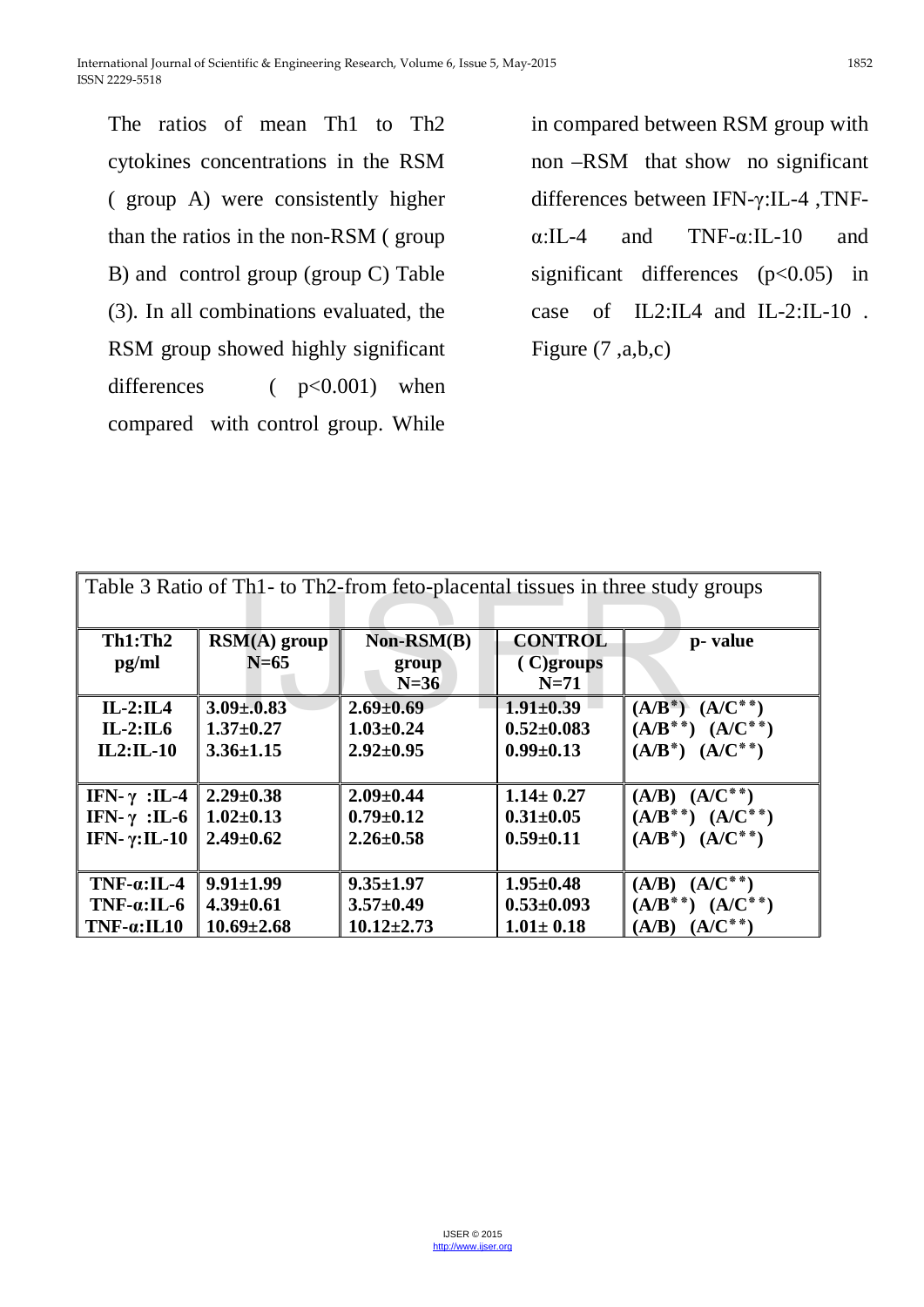





## **Discussion**

 In this study, highly significant increased concentration of Th1cytokines (IL-2 ,TNF- α and IFN**γ**) were found in RSM (group A)women as compared with normal pregnant at the time of delivery (group C)and with the non RSM women (group B) . While the concentration of antiinflammatory (IL-4 ,IL-6 and IL-10) cytokines in normal pregnant women were significant increase than RSM and non RSM women. These results were agreed with Makhseed *et al.,*( 2000) and Rezaei and Dabbagh, (2002) who measured the concentration of the cytokines in serum also ,previous studies in

humans (Raghupathy *et al*., 2000; Raghupathy and Kalinka, 2008) and in mice (Doi *et al*., 1999; Clark and Croitoru, 2001; Joachim *et al*., 2003) provide evidence for an increase in Th-1/Th-2 ratio, with a shift towards Th-1 in recurrent miscarriage. In contrast, peripheral blood mononuclear cells (PBMCs) have been shown to secrete higher levels of Th-1 cytokines and lower levels of Th-2 cytokines, in first trimester pregnant women with normal outcome compared with women with spontaneous miscarriage (Zenclussen *et al*., 2002) or a history of recurrent miscarriage who subsequently miscarried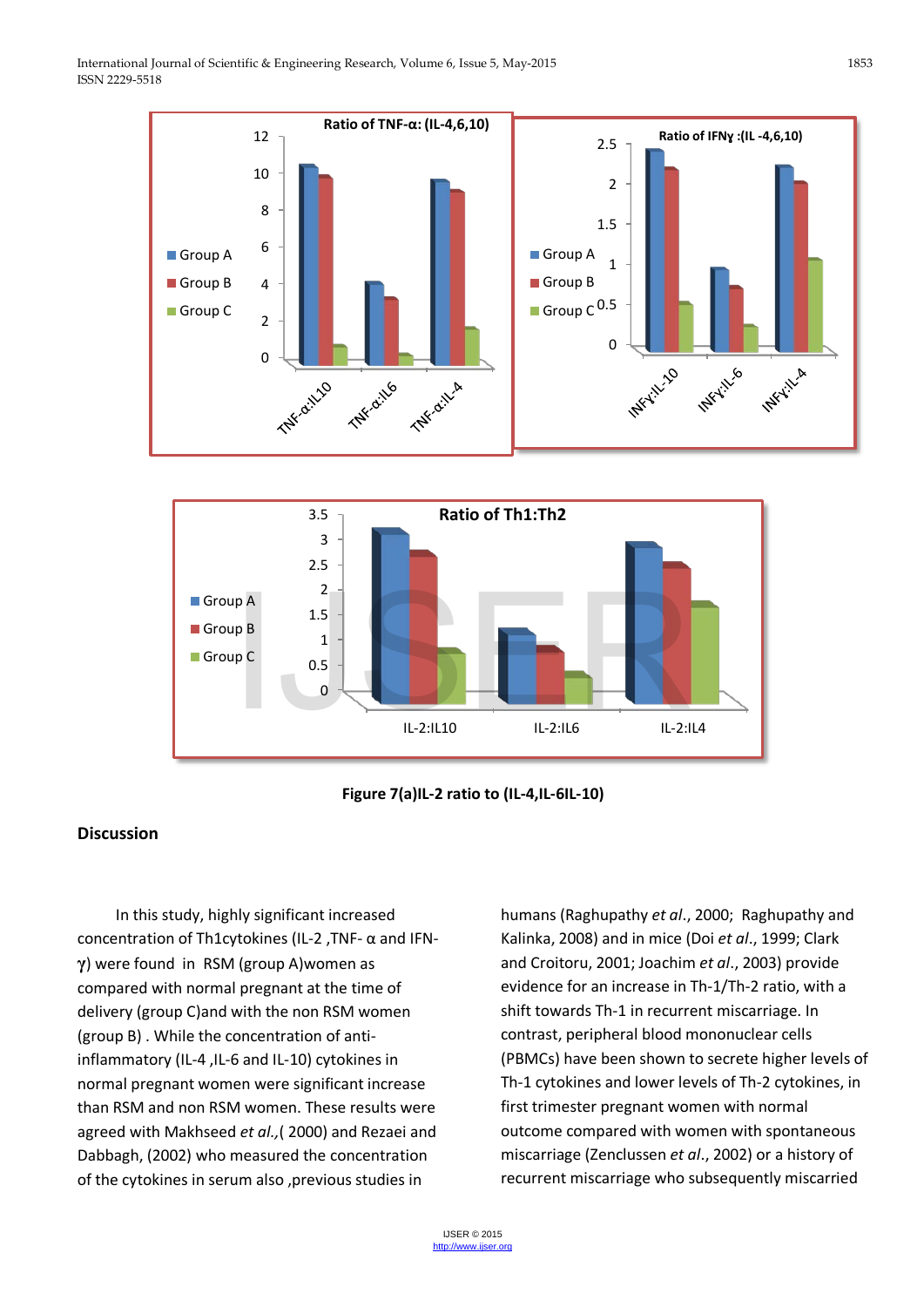(Bates *et al.,* 2002). The explanation for these result by possible role of pro-inflammatory cytokines may convert NK cells into lymphokine-activated killer cells that have been shown to lyse trophoblast cells. Direct effects of type 1 cytokines may include the apoptosis of trophoblast cells by TNF-α and IFN- **γ**, inhibition of secretion of the growth-stimulating cytokines from the uterine epithelium and cytokine induced activation of coagulation mechanisms, which may then lead to vasculitis affecting maternal blood supply to the implanted embryo (Raghupathy, 2003) or it might be due to the progressive increase of progesterone and estrogens which reach high levels during pregnancy, at these high levels, they suppress the Th1- and stimulate Th2-mediated immunological responses (Szekeres-Bartho and Wegmann,1996; Miyazaki *et al*., 2003).Another

study by Kanai (2001) demonstrated that the HLA-G expressed on the human trophoblasts is one of the key factors in regulating cytokine balance by shirting the Th1/Th2 balance towards Th2 polarization favorable environment for the maintenance of pregnancy. So the successful pregnancy is characterized by a shift toward Th2 type immune response and suppression of adaptive immune responses to ensure acceptance of the semiallogenic fetal graft; While, susceptibility to recurrent miscarriage is probably mediated by Th1 type immune response with pronounced expression and secretion of pro-inflammatory cytokines like TNF-α and IFN- **γ** paralleled with decreased production of anti-inflammatory cytokines like IL-10 (Bermas and Hill 1997).

# **References:**

 **Bates MD.; Quenby S.; Takakuwa K.; Johnson PM.; Vince GS.** Aberrant cytokine production by peripheral blood mononuclear cells in recurrent pregnancy loss? Human Reproduction. 2002;9:2439–2444. MD.; Quenby S.; Takakuwa<br>
PM.; Vince GS. Aberrant<br>
ell pool following p<br>
pregnancy. Journal<br>
sin recurrent pregnancy loss?<br>  $\begin{array}{ccc}\n\bullet & \bullet & \bullet \\
\bullet & 2007;179(1):4383-4389\n\end{array}$ <br>
tion. 2002;9:2439–2444.<br>
T.; Yoshida T.; Saka

 **Bermas B.L. and Hill J.A**. Proliferative responses to recall antigens are associated with pregnancy outcome in women with a history of RSA. Journal of Clinical Investigations. 1997; 100(6):1330-1334.

 **Clark DA. And Croitoru K**. TH1/TH2,3 imbalance due to cytokineproducing NK, gammadelta T and NKgammadelta T cells in murine pregnancy decidua in success or failure of pregnancy. American Journal of Reproductive Immunology. 2001; 5:257–265.

 **Constantin CM.; Masopust D.; Gourley T.; [Grayson J.](http://www.ncbi.nlm.nih.gov/pubmed/?term=Grayson%20J%5BAuthor%5D&cauthor=true&cauthor_uid=17878333); [Strickland OL.](http://www.ncbi.nlm.nih.gov/pubmed/?term=Strickland%20OL%5BAuthor%5D&cauthor=true&cauthor_uid=17878333); [Ahmed R.](http://www.ncbi.nlm.nih.gov/pubmed/?term=Ahmed%20R%5BAuthor%5D&cauthor=true&cauthor_uid=17878333) and [Bonney EA](http://www.ncbi.nlm.nih.gov/pubmed/?term=Bonney%20EA%5BAuthor%5D&cauthor=true&cauthor_uid=17878333).** Normal establishment of virus-specific memory CD8 T

cell pool following primary infection during pregnancy. Journal of Immunology. 2007;179(1):4383-4389 .

 **Doi TS.; Marino MW.; Takahashi T.; Yoshida T.; Sakakura T.; Old LJ. and Obata Y.** Absence of tumor necrosis factor rescues RelA-deficient mice from embryonic lethality. Proc Natl Acad Sci USA 1999; 6:2994–2999.

 **Jamieson DJ. ; Theiler RN. and Rasmussen SA**. Emerging infections and pregnancy. Emerg Infect Dis .2006;12:1638- 1643 .

 **Joachim R.; Zenclussen AC.; Polgar B.; Douglas AJ.; Fest S.; Knackstedt M.;Klapp BF. and Arck PC.** The progesterone derivative dydrogesterone abrogates murine stress-triggered abortion by inducing a Th2 biased local immune response. Steroids 2003;10–13:931–940.

**\*** Kanai K. Soluble HLA-G influence